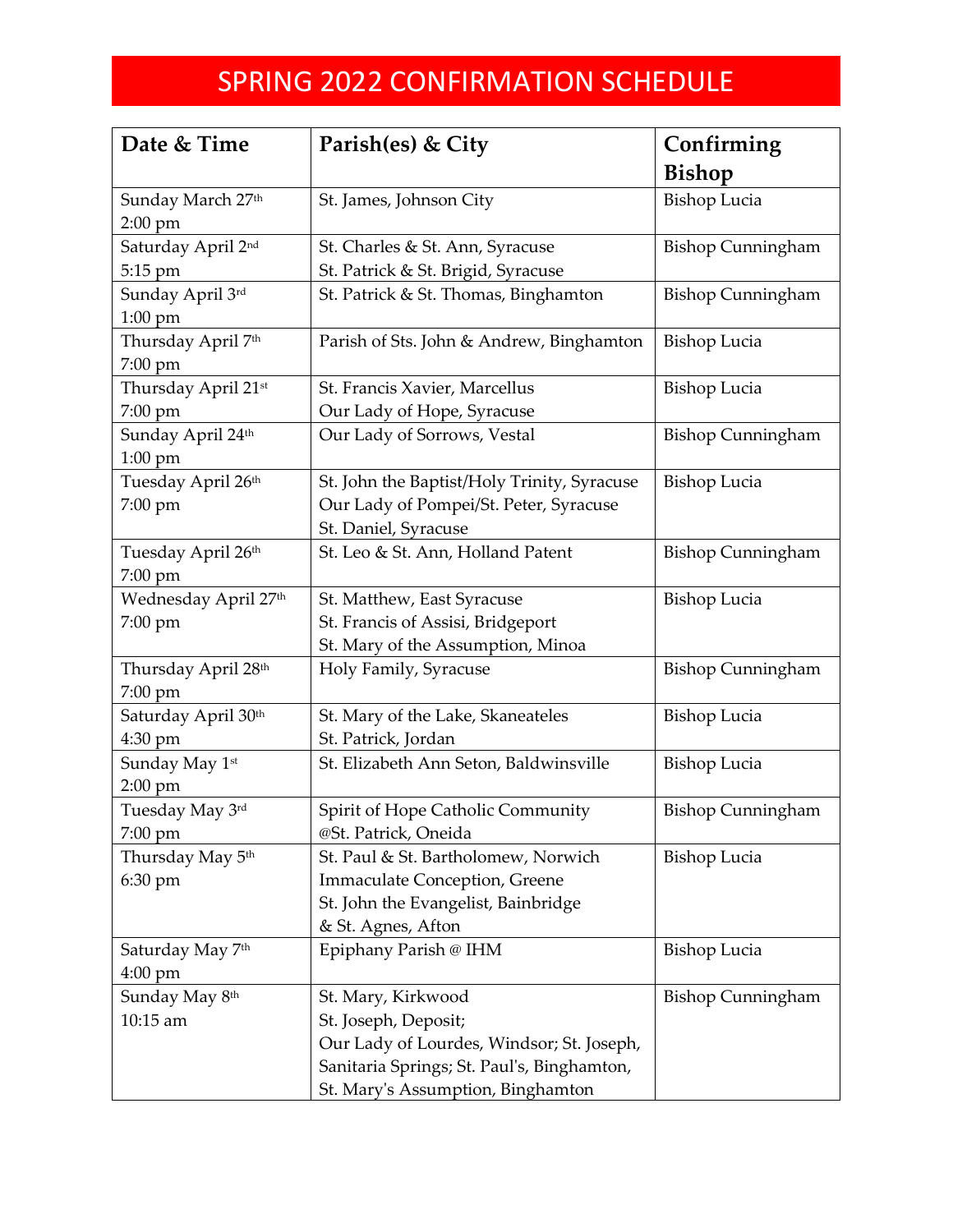## SPRING 2022 CONFIRMATION SCHEDULE

| Sunday May 8th                 | Holy Family, Endwell                      | <b>Bishop Cunningham</b> |
|--------------------------------|-------------------------------------------|--------------------------|
| $2:00$ pm                      | Most Holy Rosary, Maine                   |                          |
| Tuesday May 10th               | St. Paul, Rome                            | <b>Bishop Lucia</b>      |
| 7:00 pm                        | St. John the Baptist, Rome;               |                          |
|                                | St. Peter's, Rome;                        |                          |
|                                | St. Joseph, Lee Center;                   |                          |
|                                | St. John's, Camden;                       |                          |
|                                | St. Patrick, Taberg;                      |                          |
| Wednesday May 11 <sup>th</sup> | Mary, Mother of Our Savior, Utica         | <b>Bishop Cunningham</b> |
| $6:00$ pm                      |                                           |                          |
| Thursday May 12th              | Holy Trinity, Fulton                      | <b>Bishop Lucia</b>      |
| 7:00 pm                        | St. Stephen, Phoenix;                     |                          |
|                                | St. Anne, Mother of Mary, Fulton;         |                          |
|                                | Christ Our Light, Pulaski                 |                          |
| Sunday May 15th                | St. Mary & Sacred Heart, New Hartford     | <b>Bishop Lucia</b>      |
| $2:00$ pm                      | St. Paul, Whitesboro; Holy Trinity, Utica |                          |
| Tuesday May 17 <sup>th</sup>   | Christ the Good Shepherd, Oswego          | <b>Bishop Cunningham</b> |
| 7:00 pm                        | Our Lady of the Rosary, Minetto;          |                          |
|                                | Our Lady of Perpetual Help, Hannibal      |                          |
| Wednesday May 18th             | Divine Mercy, Central Square              | <b>Bishop Lucia</b>      |
| $6:00$ pm                      |                                           |                          |
| Thursday May 19th              | Historic Old St. John, Utica              | <b>Bishop Cunningham</b> |
| 7:00 pm                        | St. Anthony & St. Agnes, Utica;           |                          |
|                                | St. Mark, Utica;                          |                          |
|                                | St. Mary of Mt. Carmel, Utica;            |                          |
|                                | Spanish Apostolate                        |                          |
| Saturday May 21st              | Pope John XXIII, Liverpool                | <b>Bishop Cunningham</b> |
| 5:30 pm                        | Christ the King, Liverpool                |                          |
|                                |                                           |                          |
| Sunday May 22nd                | Church of the Nativity                    | <b>Bishop Cunningham</b> |
| $2:00$ pm                      | @ Immaculate Conception, Pompey           |                          |
| Sunday May 22nd                | St. Joseph, Camillus                      | <b>Bishop Lucia</b>      |
| $2:00$ pm                      |                                           |                          |
| Thursday May 26th              | Immaculate Conception, Fayetteville       | <b>Bishop Cunningham</b> |
| 7:00 pm                        |                                           |                          |
| Wednesday June 1st             | Shrine at St. Mary of the Assumption,     | Bishop Lucia             |
| 7:00 pm                        | Oswego                                    |                          |
| Thursday June 2 <sup>nd</sup>  | St. Ann, Manlius                          | <b>Bishop Cunningham</b> |
| 7:00 pm                        |                                           |                          |
| Saturday June 4 <sup>th</sup>  | St. Mary of the Assumption, Baldwinsville | Bishop Lucia             |
| $4:00 \text{ pm}$              | St. Augustine, Baldwinsville              |                          |
|                                |                                           |                          |